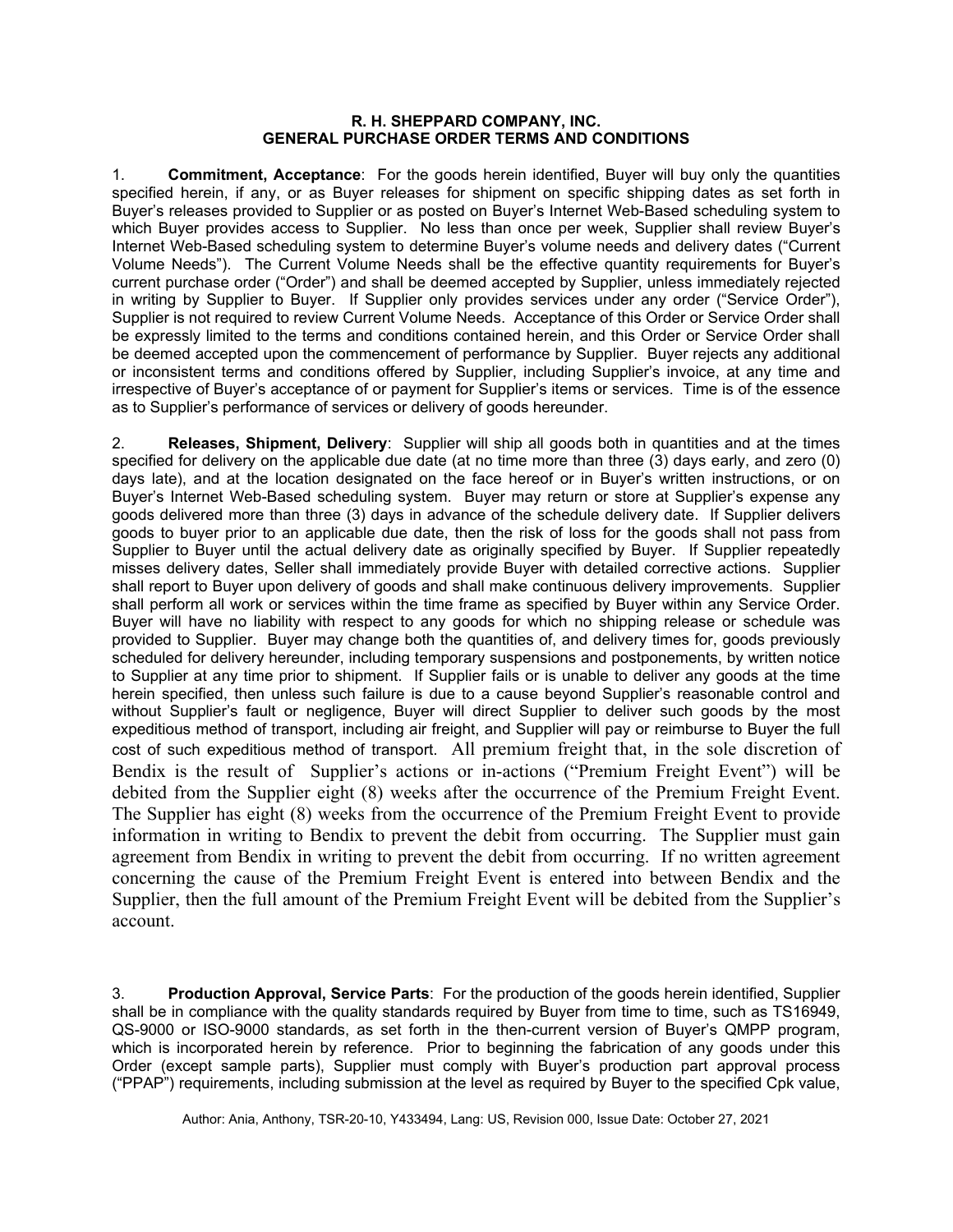in accordance with Buyer's QR0010 standard, and Supplier shall obtain Buyer's written confirmation of compliance with such requirements. Supplier, at its own expense, will fabricate from production tooling and furnish to Buyer the number of sample parts which Buyer specifies. Supplier will inspect such samples before delivery to Buyer and certify its inspection results in accordance with Buyer's PPAP requirements. For a period of ten (10) years after the expiration or termination of this Order, Supplier will make and sell to Buyer the goods herein specified and parts thereof for service and replacement purposes.

4. **Receipt, Inspection**: Buyer will have the right to inspect and test all goods delivered to the designated plant or other location under any Order. Buyer may accept and retain, reject and/or revoke acceptance of any or all goods, as Buyer elects, which are delivered at the designated location (1) in a quantity which is either less or more than the authorized quantity, (2) either more than five (5) days prior to or any time following the authorized delivery date, or (3) in a condition or manner that fails to conform to any requirement of this Order. Supplier will pay to Buyer all handling, sorting, packing, transportation and other expenses which Buyer incurs in connection with any goods returned pursuant to this paragraph and, if Buyer elects to retain any goods not conforming to any requirement of this Order, the cost of correcting the non-conforming condition. For purposes of this paragraph, transportation expenses in connection with goods returned to Supplier will include the cost of transport to both the designated Buyer location and then back to Supplier's facility.

5. **Changes**: Buyer may direct Supplier to make changes of any kind by written notice to Supplier, including changes in (1) drawings, designs, and specifications, (2) physical composition and structure, (3) methods of packing and shipment, (4) quantities to be delivered, (5) time and place for delivery, and (6) performance of services. Buyer, at its sole discretion, may make an equitable adjustment in the purchase price, delivery schedule, and any other provision of this Order or Service Order that may be required for such changes. Supplier will not make any change in the design, physical composition or structure of the goods, any specifications applicable to the goods, or any process used to manufacture the goods or perform services, including any component thereof, without Buyer's prior written approval.

6. **Packing, Marking, Shipping**: Supplier will properly pack, mark, route and ship all goods and containers thereof in accordance with Buyer's then-current packaging and barcode specifications (BW5347 and BW5348), and pursuant to Buyer's then-current Supplier Business Manual. Supplier will mark all goods and packaging with the proper country of origin, and shall comply with all Federal Wood Packaging Material (WPM) requirements including heat treatment certified to current International Plant Protection Convention (IPPC) standards with approved international packaging marks. Supplier will reimburse to Buyer all expenses which Buyer incurs as a result of improper packing, routing or shipping, and will indemnify, defend and hold Buyer harmless for all damages, penalties and costs relating to Supplier's alleged or actual failure to comply with any requirements hereunder. Supplier will make no charge for containers, crating, boxing, handling, damage or storage without Buyer's prior written authorization unless otherwise specifically provided in this Order. The mode of transportation and carrier for all Supplier's shipments shall be in accordance with Buyer's release instructions. Domestic shipments shall ordinarily be FOB origin. International shipments shall ordinarily use INCOTERMS FCA (shipping point). Supplier shall provide written notice of shipment to Buyer at the time that Supplier delivers goods to a carrier for transportation.

7. **Pricing, Taxes**: The price for goods or services will be the amount shown on the face hereof. The price includes all charges related to preparation for and actual fabrication and delivery of the goods or performance of services, except as otherwise expressly set forth herein or agreed in writing by Buyer, and any taxes or duties imposed on Supplier and required by law to be paid by Supplier. All prices set forth herein are not subject to increase unless Buyer first approves in writing any such written request for increase from Supplier. Supplier must provide such written request to Buyer at least ninety (90) days prior to the date of such anticipated increase, along with Seller's written supporting justification and rationale, including evidence of actions taken by Supplier to avoid such price increase. The prices for the goods or services shall not exceed the lowest price at which Supplier sells substantially similar goods or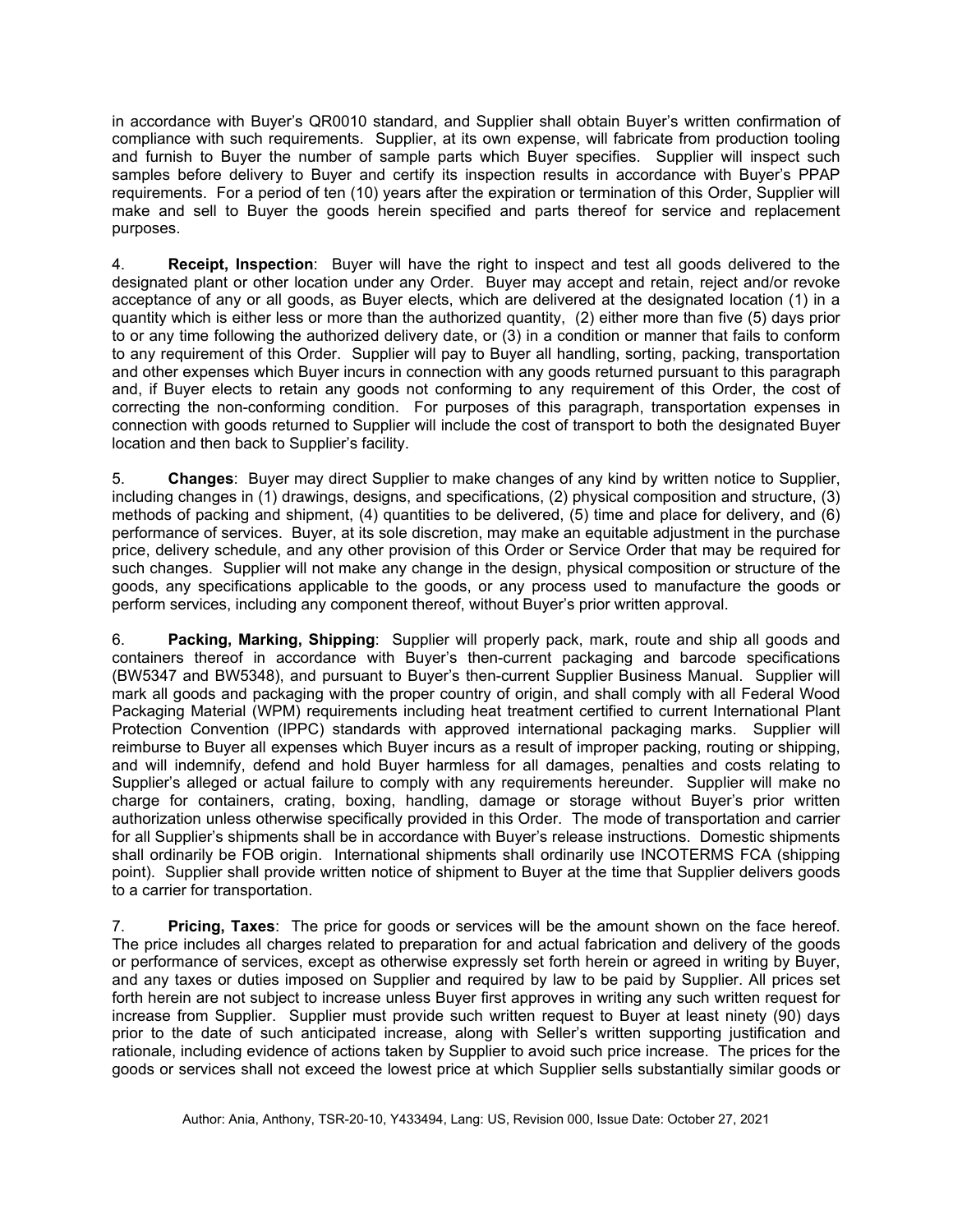services in like quantities to any other similarly-situated customer as of the date of the Order or Service Order.

8. **Invoices, Payment**: Supplier will provide to Buyer at the location shown on the face of this Order or Service Order an invoice for each separate shipment of goods or performance of services. Each invoice will include all information required by any other provision of this Order or Service Order, including applicable part number and purchase order number. Notwithstanding the foregoing, Orders or Service Orders utilizing Buyer's Evaluated Receipts System ("ERS") do not require Supplier's physical invoice, and Buyer's receipt of the goods or services under ERS will trigger payment process pursuant to established payment terms between the parties. Buyer will pay to Supplier the purchase price of goods and other charges shown in the applicable invoice in full within the time for payment shown on the face hereof. Supplier will not submit an invoice for goods before delivery at the designated location. If Buyer disputes the amount of any invoice, Buyer may deduct the amount in dispute, and additionally, Buyer may deduct from and set-off against any amount due or to become due to Supplier hereunder any amount which Supplier owes to Buyer under this Order, Service Order or otherwise.

9. **Bailed Property, Tooling**: Buyer will be and remain the exclusive owner of any personal property, however denominated, whether or not attached or otherwise affixed to any real property, which Buyer provides to Supplier in connection with this Order or the cost of which Buyer has paid to Supplier. All tooling, either furnished or specifically paid for by Buyer for use in the manufacture of Products ("Tooling"), shall remain wholly the property of Buyer. Such Tooling shall be properly marked by Supplier as "*Property of Bendix Commercial Vehicle Systems LLC*" and shall have an Asset Number assigned by Buyer. Supplier shall sign any forms reasonably requested by Buyer to provide record notice of Buyer's interest in the Tooling. Buyer's Tooling shall be used solely for the production of goods for Buyer and shall not be used by Supplier for any other purpose unless agreed to in writing in advance by Buyer. Supplier will bear the risk of loss of and/or damage to such Tooling, normal wear and tear excepted. Supplier shall maintain property damage insurance adequate to cover the replacement costs of all Buyer's Tooling. Supplier waives all rights of subrogation against Buyer in respect of any injury to or death of any of its employees, which arises in connection with any property of Buyer in its possession. Buyer may agree to allow Supplier to use Buyer's Tooling at locations other than Supplier's premises, provided that Buyer grants this authorization in writing to both Supplier and the outside source prior to the movement and use of such Tooling. The authorization to use Buyer's Tooling is at the sole discretion of Buyer and may be revoked at any time. Should Supplier require Tooling from outside sources to produce Products for Buyer and for which Supplier seeks Tooling funding from Buyer, Supplier shall submit in writing a request for such Tooling funding to Buyer. Upon the termination or expiration of the Order, Supplier's right to the use of any of Buyer's Tooling, Tooling designs, etc., whether internal or external to Supplier's premises, shall immediately terminate, and Buyer's Tooling will be placed immediately by Supplier in a segregated area to await disposition by Buyer. Supplier shall make such Tooling immediately available to Buyer upon Buyer's request.

10. **Plant Inspections**: Supplier will permit Buyer's agents to enter Supplier's premises at reasonable times and after reasonable notice to inspect the fabrication of goods, determine Supplier's compliance with this Order, including use and maintenance of Buyer's property, and inspect any books and records of Supplier which are related to Supplier's performance of this Order or Service Order.

11. **Warranty**: Supplier represents and warrants to Buyer, as of the time of delivery and for the warrantable service life per Buyer's posted documentation (BW2926), that (1) title to all goods will pass to Buyer free and clear of any claim or lien of any third person asserting through or against Supplier; (2) all goods will expressly conform to all applicable drawings, specifications, samples and/or descriptions, whether furnished by Supplier or Buyer, and will be merchantable and both suitable and usable by Buyer for the intended purpose; (3) all goods will be free of any defect in material, workmanship and design if Supplier has designed the goods; (4) all services shall be performed in a workmanlike manner; (5) all goods were produced in compliance with all applicable requirements of Sections 6, 7 and 12 of the Fair Labor Standards Act, as amended, and all orders and regulations issued by the Administrator of the Wage and Hour Division pursuant to Section 14 thereof; (6) Supplier will pay or reimburse to Buyer all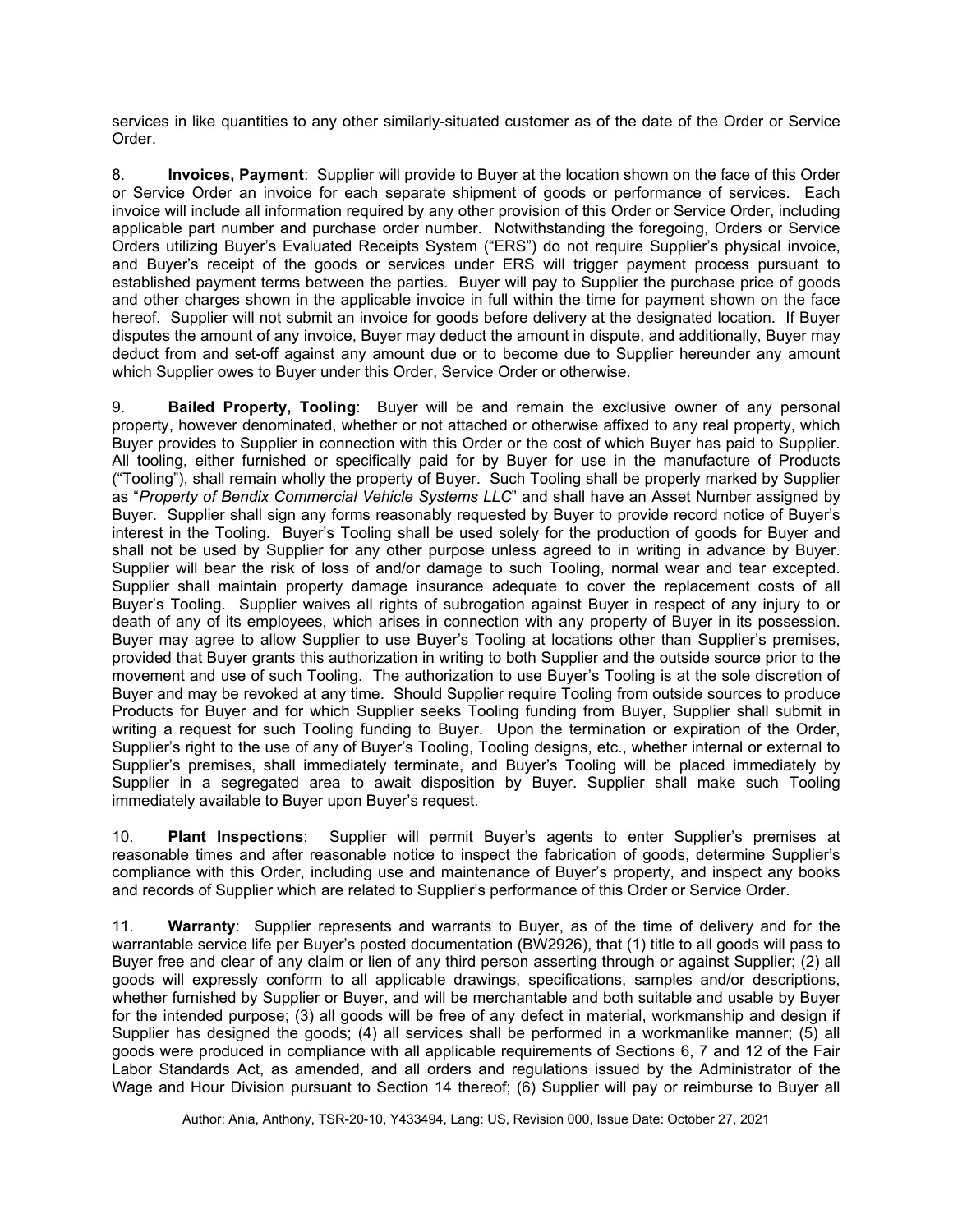expenses which Buyer incurs in connection with any repair or replacement of (i) any goods delivered hereunder due to any such defect, and (ii) additionally, any product which incorporates any goods delivered hereunder that Buyer sells to any customer and Buyer is required to repair or replace due to any such defect under any warranty made by Buyer in respect thereof. (7) Buyer shall also be entitled to all implied warranties under the Uniform Commercial Code (UCC).

12. **Indemnity**: Supplier will defend, at its own expense, any claim, lawsuit or other proceeding brought against Buyer or any of its customers to the extent based on a claim that Supplier's performance of any service hereunder, or any defect in material or workmanship of any goods (or in the design thereof if Supplier designed same) delivered hereunder, caused or contributed in any way to the death of or injury to any person or damage to or destruction of any property, and Supplier will indemnify, defend and hold Buyer harmless for all damages, attorney fees, and costs incurred or awarded therein. As used herein, a defect includes the failure to affix safety warning to the goods and to provide adequate use instructions. In the event that any of Buyer's products are subject to any recall action or investigation (as required by any governmental agency or authority, or that is required to prevent any unreasonable risk to public highway safety) due to a defect that is attributable to the goods supplied by Supplier, Supplier shall indemnify, defend and hold Buyer harmless for any and all costs and expenses, including administrative expenses, incurred by Buyer or for which Buyer becomes obligated to any third party in connection with such recall or investigatory event. To the extent that Supplier causes or contributes to any delay or damages affecting Buyer, or for which Buyer may be held accountable to any third-party, Supplier shall be obligated to pay to Buyer all actual, consequential, special and/or liquidated damages associated with any such delay or damages hereunder.

13. **Insurance**: Supplier will maintain, at its own expense, the following minimum primary and/or excess insurance coverages with the following minimum limits: (i) statutory workers' compensation; (ii) employer's liability of U.S. \$3 million; (iii) commercial general liability (including products/completed operations and contractual liability coverage) of \$3 million bodily injury or property damage per occurrence; and (iv) automotive liability (covering owned, non-owned and hired vehicles) of \$3 million bodily injury or property damage per accident. In addition, Supplier shall maintain (i) all-risk property coverage, including transit and theft coverage for goods, whether or not owned by Buyer, that have been ordered by Buyer and are in the care, custody or control of Supplier, its agents or contractors, and (ii) any other insurance coverages that Buyer deems appropriate. Upon Buyer's request, Supplier will promptly furnish certificates of insurance indicating the foregoing coverage, naming Buyer as an additional insured where deemed appropriate by Buyer, and requiring written notice to Buyer at least thirty (30) days prior to the cancellation, reduction or non-renewal of any such coverages.

14. **Patents, Trademarks**: Supplier will defend, at its own expense, any claim, lawsuit or other proceeding brought against Buyer or any of its customers to the extent based on a claim that the goods specified or designed by Supplier or any part thereof or any device or product resulting from use thereof constitutes an infringement of any applicable patent, and Supplier will pay all damages, attorney fees and costs awarded therein. If any such goods, parts, devices or products are held to constitute an infringement and use thereof is enjoined, Supplier, at its own expense and its option, will either procure for Buyer or its customer the right to continue using same, modify same to avoid infringement, replace same with a non-infringing article, or refund the full purchase price therefor and pay all costs which Buyer and/or its customer incurs in connection with receipt and return thereof. The names and trademarks of each party and its affiliates will remain the sole and exclusive property of that party or its affiliate. A party will not use any name or trademark of the other party or any of its affiliates for any purpose whatever without the owner's prior written authorization. Supplier shall have the limited right and license to use Buyer's trademarks solely for purposes of supplying goods to Buyer hereunder and for no other purpose whatsoever, without the prior written consent of the Buyer. Supplier shall have no right to manufacture and sell to any other person, firm or entity (other than Buyer or its designated affiliates) any goods, products, components or assemblies that bear or contain any of Buyer's trademarks.

15. **Trade Secrets; Confidential Information**: All patterns, designs, drawings, specifications, bills of material, manufacturing documentation, quality control procedures plans and other materials which Buyer

Author: Ania, Anthony, TSR-20-10, Y433494, Lang: US, Revision 000, Issue Date: October 27, 2021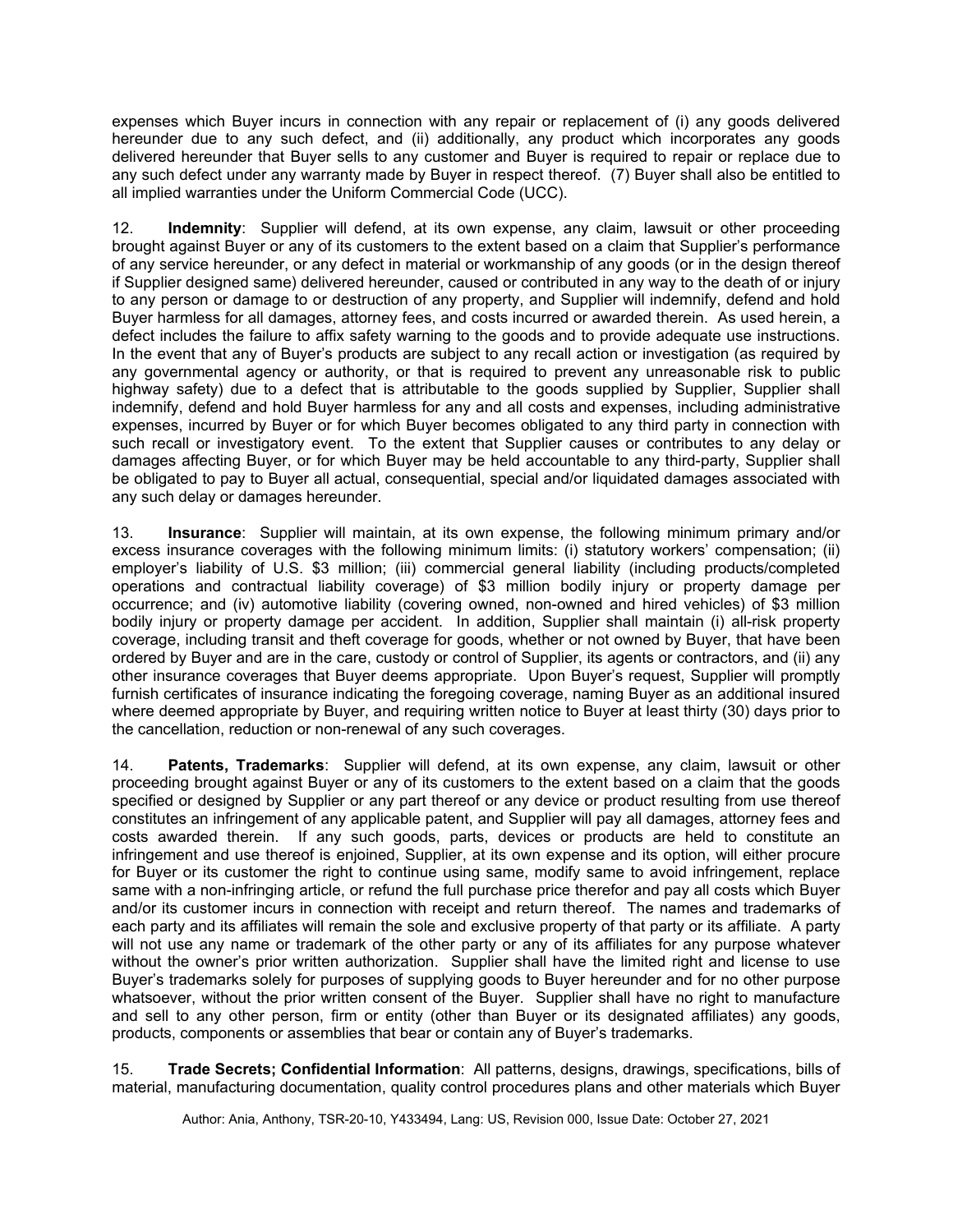provides to Supplier in connection with this Order or Service Order, whatever the form, whether printed, documentary, electronic media or otherwise, are confidential, will be deemed to contain trade secrets and will be and remain the property of Buyer unless otherwise agreed in writing. Supplier shall keep confidential and not disclose or use (except solely to perform Supplier's obligations hereunder) any such confidential information of Buyer. All work performed or created by Supplier for Buyer, and any material which Supplier delivers to Buyer, hereunder shall be deemed a work made for hire, and all rights thereto shall belong exclusively to Buyer. Upon the termination of the Order or Service Order, or upon the request of Buyer, Supplier shall promptly return to Buyer all Buyer-supplied materials received by Supplier and any copies of those materials.

16. **Termination**: Buyer may terminate this Order or Service Order, in whole or in part, at any time by written notice to Supplier, whether or not Supplier is in default of any obligation hereunder and without regard to the existence of any cause or event specified in any Force Majeure paragraph hereunder. After receipt of a termination notice, unless Buyer otherwise directs, Supplier will immediately terminate all work under this Order or Service Order and, additionally, (1) terminate all orders and subcontracts relating to this Order or Service Order; (2) settle all claims arising out of such terminations, (3) transfer title and deliver to Buyer all completed work which conforms to the requirements of this Order and does not exceed the quantity authorized for shipment to Buyer; and (4) take all action necessary to protect, segregate and ready for return to Buyer all property in Supplier's possession in which Buyer has or may acquire an interest. If Buyer terminates or cancels an Order, Buyer's sole liability to Supplier shall be to purchase from Supplier the following quantities of goods which are usable by Buyer and of good and merchantable quality and on hand at Supplier as of the date of termination or cancellation notice: up to thirty (30) days' supply of finished goods pursuant to Buyer's open order schedules at current pricing levels, up to sixty (60) days' supply of work in process, and up to ninety (90) days' supply of raw materials that are not otherwise usable by Supplier for the production of other goods. Upon termination of a Service Order, Buyer shall pay Supplier for any services rendered to the date of termination notice. Buyer shall have access to Supplier's premises and records prior or subsequent to payment, to verify charges supporting any termination claim. The provisions of this paragraph shall not apply if Buyer cancels this Order or Service Order due to Supplier's default.

17. **Excusable Delays, Force Majeure**: Neither party will be liable for failure to perform any of its obligations under this Order or Service Order during any period in which that party cannot perform due to acts of God beyond the party's control, including, but not limited to, fire, flood, or other natural disaster, war, embargo, or riot (a "force majeure condition"), provided that the party so delayed immediately notifies the other party of the delay, except that Supplier shall not be excused from performance for circumstances relating to Supplier's own labor force, including labor strikes and lockouts. If Supplier's performance is delayed by force majeure conditions for a cumulative period of thirty (30) days or more, Buyer may terminate this Order or Service Order by giving Supplier written notice, which termination will become effective upon receipt of such notice. If Buyer terminates this Order or Service Order under this paragraph, its sole liability under this Order or Service Order will be to pay any balance due for conforming goods, products or services (1) delivered by Supplier before receipt of Buyer's termination notice; and (2) ordered by Buyer for delivery and actually delivered within fifteen (15) days after receipt of Buyer's termination notice. If Supplier cannot deliver goods or services hereunder because of a force majeure condition, Buyer may immediately seek substitute performance**.** 

18. **Further Assurances; NAFTA**: In performance of this Order or Service Order, Supplier will comply with all applicable federal, state and local laws, Presidential Executive Orders, and regulations issued thereunder, including, without limitation, Executive Order No. 11246, the Federal Occupational Safety and Health Act of 1970, Federal Regulated Wood Packaging Material statutory requirements, the Federal Hazardous Material Transportation Safety Act of 1994, and the Federal Toxic Substance Control Act, all as amended. Supplier further assures Buyer that all goods and containers of goods delivered hereunder will conform to the requirements of such laws, orders and regulations. Supplier shall provide annually to Buyer accurate and complete North American Free Trade Agreement (NAFTA) Certificates of Origin for the goods supplied to Buyer hereunder. The NAFTA Certificate of Origin must be completed in accordance with regulations published by the U.S. Department of Treasury in the Federal Register and